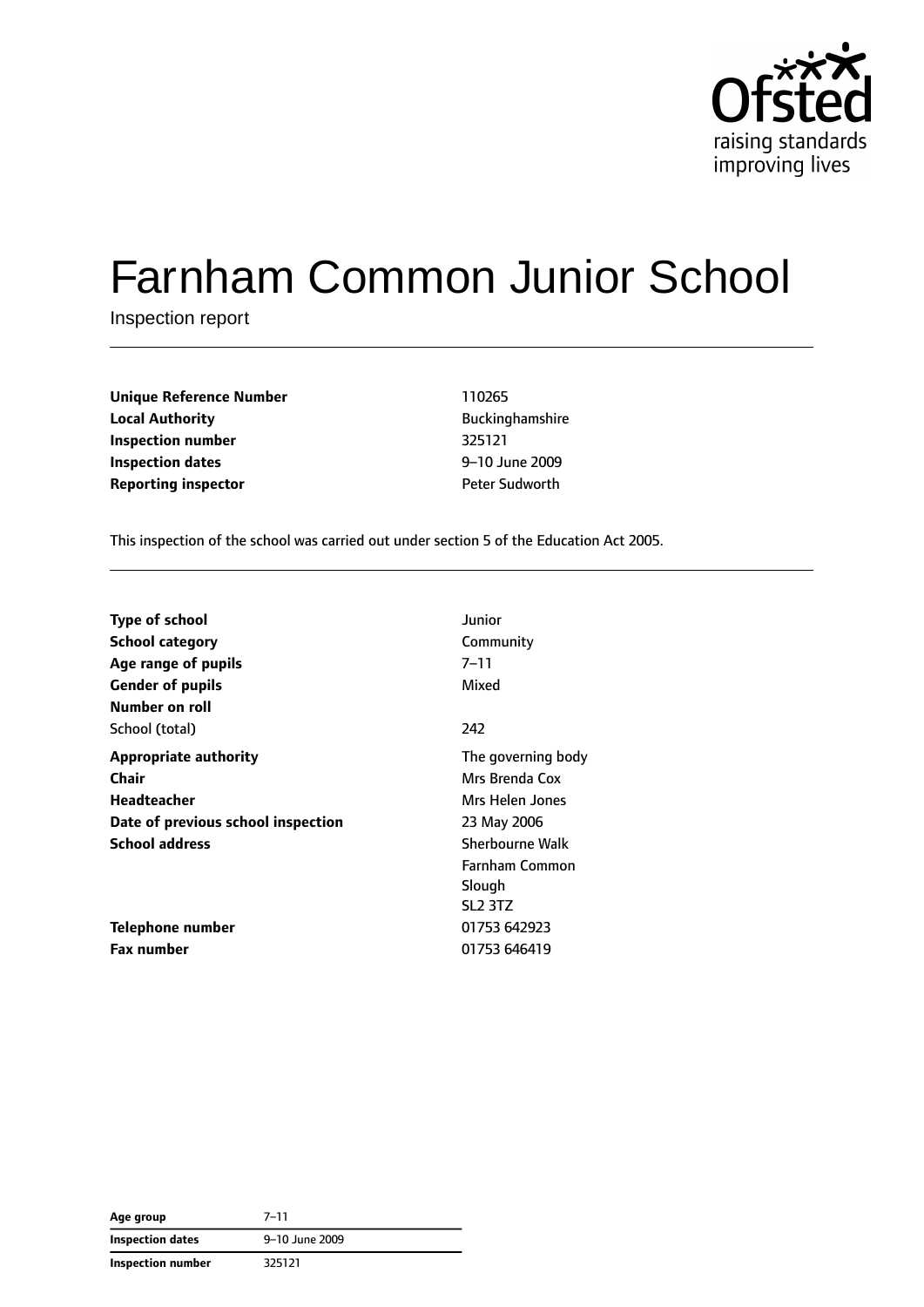.

<sup>©</sup> Crown copyright 2009

Website: www.ofsted.gov.uk

This document may be reproduced in whole or in part for non-commercial educational purposes, provided that the information quoted is reproduced without adaptation and the source and date of publication are stated.

Further copies of this report are obtainable from the school. Under the Education Act 2005, the school must provide a copy of this report free of charge to certain categories of people. A charge not exceeding the full cost of reproduction may be made for any other copies supplied.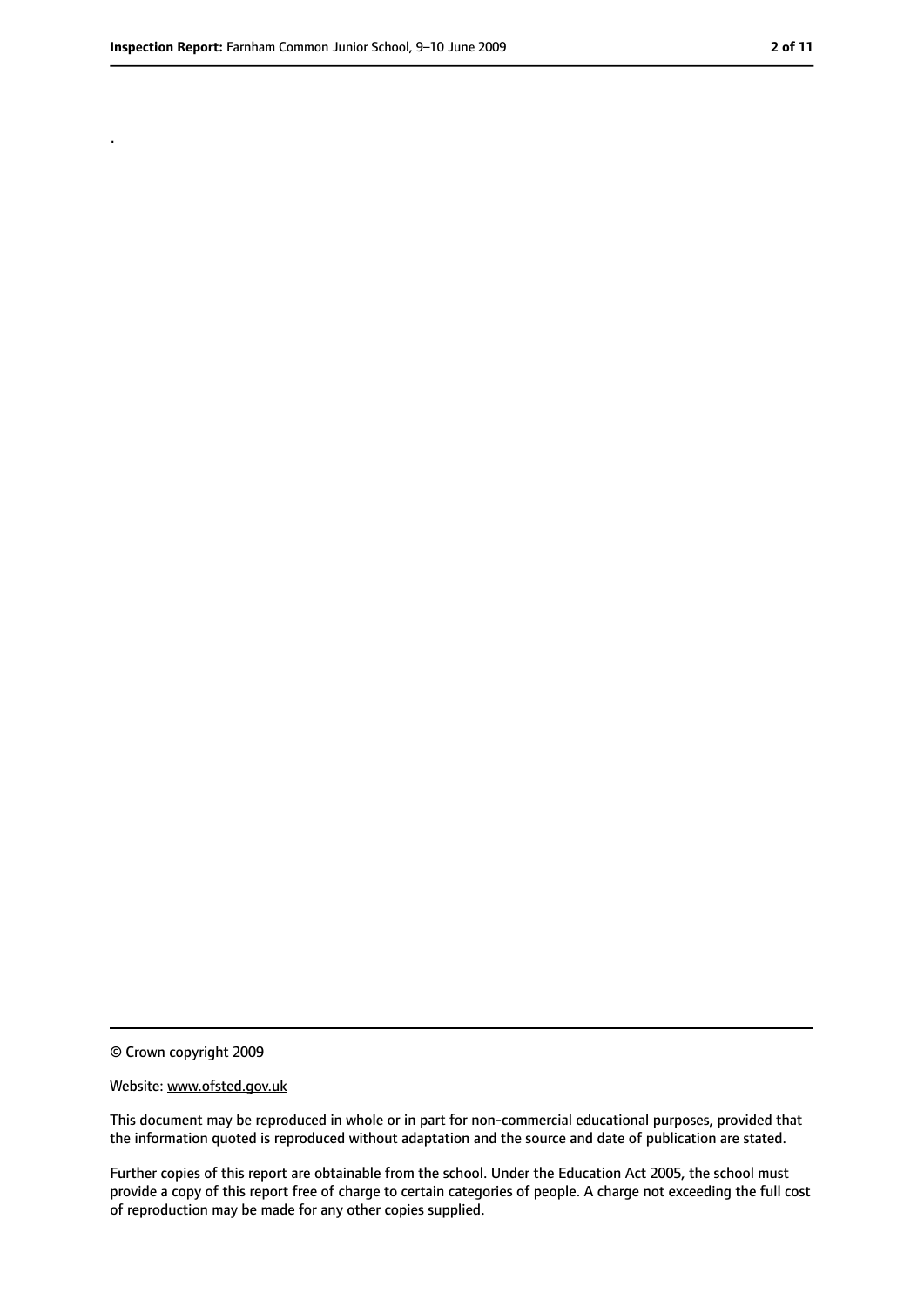# **Introduction**

The inspection was carried out by two Additional Inspectors.

#### **Description of the school**

The percentage of pupils entitled to free school meals in this average sized junior school is much lower than the national average. The proportion of pupils from minority ethnic backgrounds is about the same as that in most schools, but fewer pupils speak English as an additional language. The percentage of pupils with learning difficulties and/or disabilities is average and the most significant area of need is moderate learning difficulties. The number of pupils with a statement of special educational need is similar to that in most schools. The headteacher is in her first year in post.

#### **Key for inspection grades**

| Grade 1 | Outstanding  |
|---------|--------------|
| Grade 2 | Good         |
| Grade 3 | Satisfactory |
| Grade 4 | Inadequate   |
|         |              |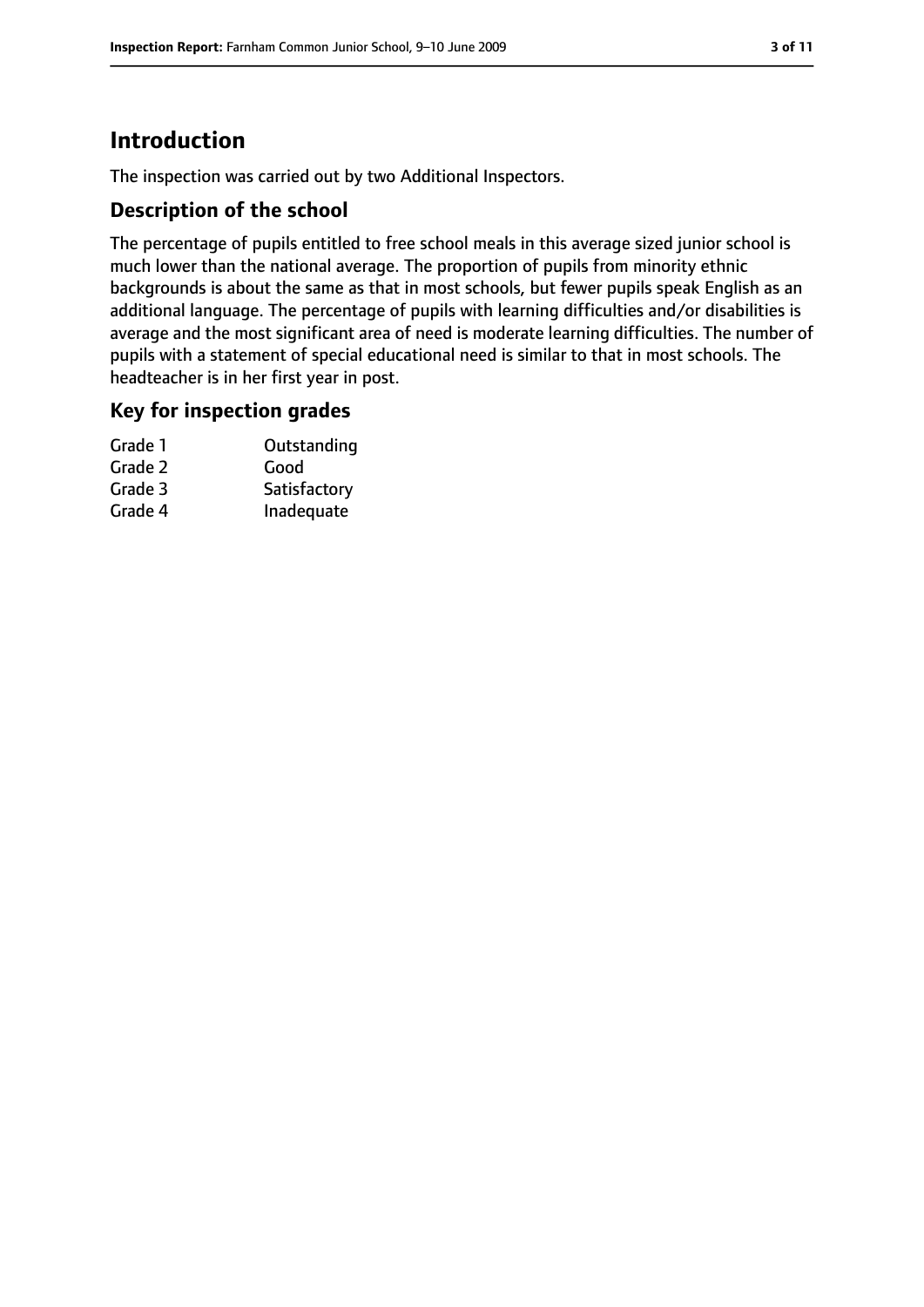# **Overall effectiveness of the school**

#### **Grade: 2**

This is a good school. It has some outstanding features. Pupils achieve well in reaching above-average standards which are close to being exceptionally high. Reading, speaking and listening skills are particular strengths. Parents are very supportive, both of the school and of their children's education, and praise the new headteacher for the way that she has taken over the role. They recognise the developments that are taking place to move the school on further. As one parent writes, 'I believe the school is moving forward in a positive way.' The headteacher is very well supported by an outstanding governing body which is highly committed to the school. It does excellent work.

Pupils not only speak knowledgeably about healthy and safe living but practise what they know. They take regular exercise and are very safety-aware. They get involved in eco matters and contribute to decisions in the school. For example, pupils expressed the view that science teaching was not practical enough. As a result, the staff modified the science curriculum to include more investigation, although this has still to impact on improved standards. Pupils get along extremely well together. Their behaviour is exemplary and they demonstrate excellent attitudes to learning. These support their good progress and lively interest in their work. Pupils thoroughly enjoy the very wide range of extra activities which widen their horizons and contribute to their excellent personal development. Attendance is excellent. Pupils are very happy at school, as is shown in the ready enthusiasm with which they undertake all their activities. It is also demonstrated in tuneful and joyful singing. Pupils are well prepared for their future education.

A broad curriculum is provided, but curriculum opportunities for design and technology and art are not yet as fully developed as for other curriculum areas. Consequently, the pupils do not develop their skills in these subjects as well as they might. Staff take extremely good care of the pupils and pupils feel very well supported. Very good attention is given to health and safety matters and to ensuring that staff are up to date with safeguarding matters. Pupils really appreciate the extra security that the new electronic gates at the front of the school give.

Subject leaders are developing in their roles. They recognise that they need further training in the use and analysis of data and in monitoring and evaluation techniques. This should enable them to be even more effective in improving the overall provision and improving pupils' attainment even further. While the use of data and tracking to inform planning and intervention strategies are improving, there is scope to develop the system further.

Teaching is good and some is outstanding. Despite some classrooms being small in size, extra facilities such as the art/music studio, the information and communication technology suite and the spacious library support the overall very good accommodation. Good use is made of modern technology in pupils' learning and pupils are adept at research in support of their studies. The school's good levels of attainment over several years and the determination of staff to go on improving are clear evidence of the school's good capacity to make further improvements.

#### **What the school should do to improve further**

■ Ensure that the curriculum is better balanced to provide increased opportunities for pupils to fully develop their skills in the more practical subjects.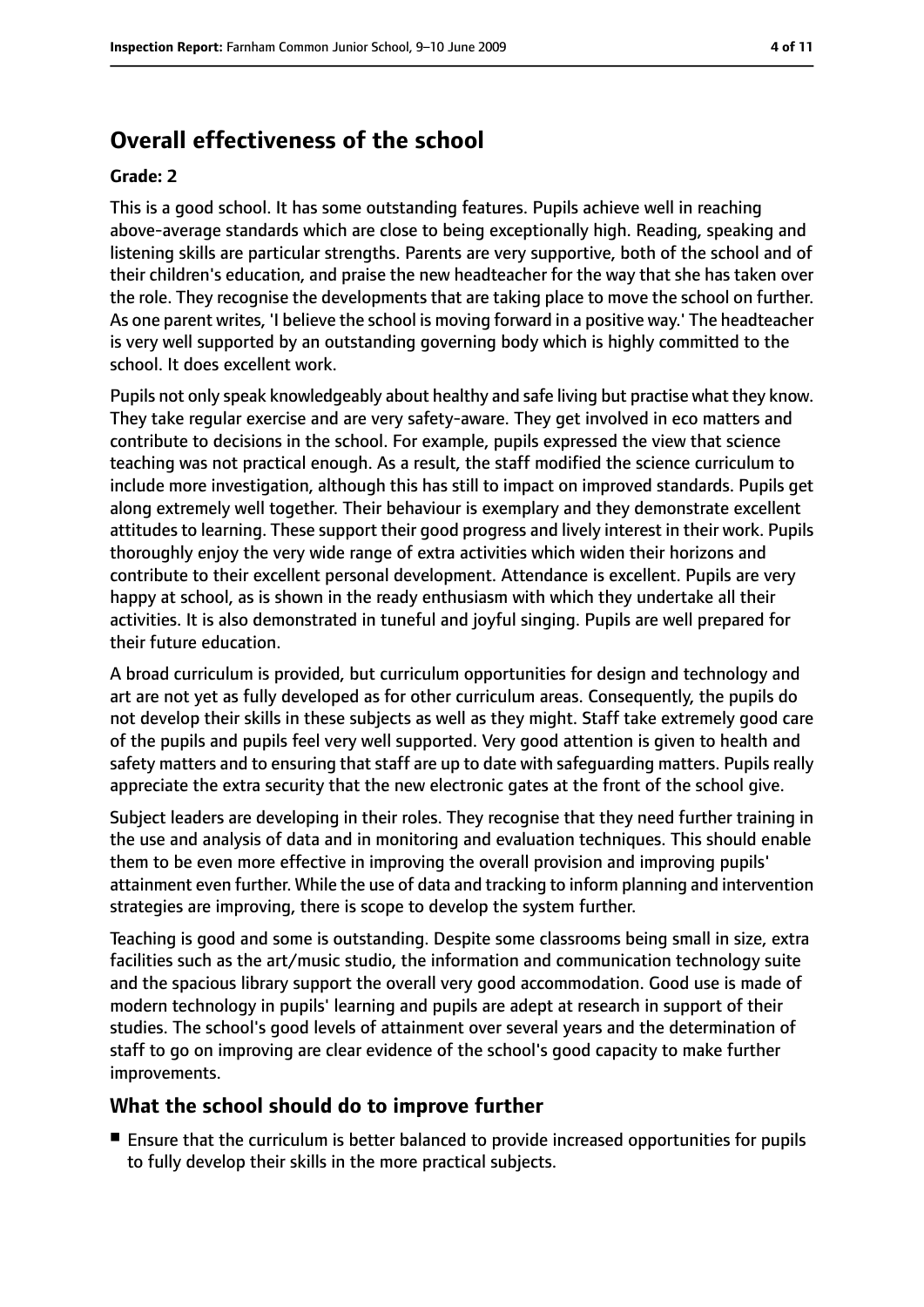■ Further develop the skills of subject leaders so that they are enabled to use data and monitoring techniques more effectively and so improve teaching, learning and standards even further.

# **Achievement and standards**

#### **Grade: 2**

Attainment on entry is above average. Pupils make good progress and continue to build up their basic skills well. Attainment by the end of Year 6 is close to being exceptionally high in English and mathematics. Reading is a particular strength as the pupils receive good home support, many opportunities for reading in school and there is good support from volunteers. Writing has not been as consistently good but significant improvement has been made during the last year. In particular, boys have been motivated to reach higher standards in writing, for example through the stimulation of film. Following the showing of a film snippet, a Year 5 boy wrote about the passing of a loved one: 'There's a part of me missing like a night sky without sparkling stars.' Pupils' speaking and listening skills are particularly good. Pupils speak confidently using a very good range of vocabulary. All groups of pupils make similar rates of progress.

# **Personal development and well-being**

#### **Grade: 1**

Pupils have excellent attitudes to their work and behave extremely well. They are very keen to be involved in their learning. They answer questions readily and listen most attentively to one another's contributions. The school council represents the pupils very well and recently produced its own newspaper for them. Its voice is consulted, for example in the proposals for a dining room extension. Pupils have an excellent understanding of safe and healthy living. Many cycle or walk to school and they make healthy food choices. They really enjoy school and are very keen to take part in extra activities, such as sport and competitions such as mathematics challenges. They take part enthusiastically in school productions, which they say 'make us confident in ourselves'. Pupils are most polite to adults and well mannered. They take a keen interest in the needs of others and raise money for several charities, often through their own ideas and efforts. Pupils engage very well in local events and in activities with other schools.

# **Quality of provision**

### **Teaching and learning**

#### **Grade: 2**

Classrooms are calm and support effective learning. Some teaching is outstanding. Lower-ability Year 6 pupils worked enthusiastically as 'apprentices' in a mathematics lesson to revise area and perimeter. They selected from a range of equipment to measure and estimated building costs for a 'project'. Teaching assistants are deployed well with groups to ensure pupils are fully engaged. Marking shows an interest in what pupils have written. However, it is inconsistent in helping pupils to improve their work further and in ensuring that they follow up the written comments. Explanations of tasks are clear so that pupils understand what they have to do, although pupils do not always know the factors that will contribute to the success of their work. A notable exception was in Year 3 when pupils listened to a pupil reading out a piece of work to see if it contained all the necessary elements. Writing tasks are often purposeful. These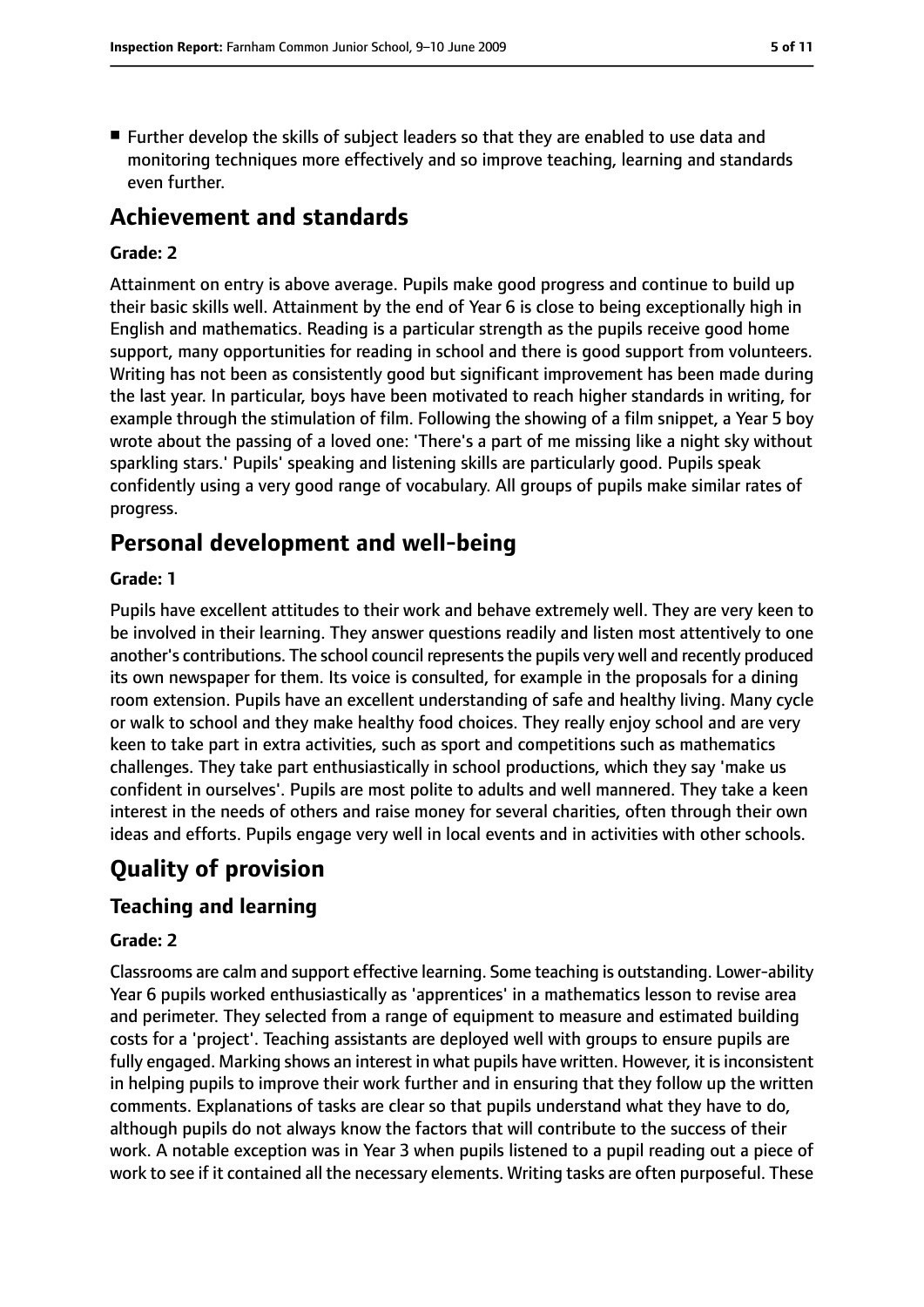Year 3 pupils were writing to famous people about themselves and eco matters and asking them how they travel to work.

#### **Curriculum and other activities**

#### **Grade: 2**

The curriculum, together with the very good range of extra-curricular activities and residential visits, promote pupils' personal development and enjoyment of school very effectively. The curriculum supports pupils' life skills very well and so pupils are well prepared for the next stage of their education. Pupils have good opportunities for physical activities. The curriculum organisation particularly supports very good use of literacy in history. Year 6 pupils wrote letters to their MP as Victorian children to oppose the conditions they worked in as 'matchgirls'. The curriculum meets statutory requirements but does not always provide sufficient opportunities for pupils to fully develop their skills in some practical subjects, such as design and technology and art. The school is making links between subjects with room for further development. Some very good links, for example, are made between history and geography. Good provision is made for gifted and talented pupils and those who find learning the basic skills difficult.

#### **Care, guidance and support**

#### **Grade: 2**

The staff promote high-quality care and support for all pupils. All legal requirements are fulfilled to safeguard children and staff have regular training. Strategies to achieve very good attendance are outstanding and attendance is high. The needs of all pupils who have learning difficulties and/or disabilities are met very well. Exemplary systems are in place which enable staff to access detailed information on provision and performance. The school gives a very high priority to pupils' health and safety and policies and procedures are reviewed regularly. Very close links with other agencies support pupils' needs and general welfare very well.

Staff track pupils regularly. However, there is scope to develop the system further to make it even more informative. Staff set targets for pupils. Nevertheless, there is some variability in the quality and helpfulness of these for pupils across the school in improving their learning.

# **Leadership and management**

#### **Grade: 2**

The headteacher has managed a period of significant change very well and has identified very accurately the school's strengths and its areas for further development. The headteacher and deputy headteacher, both fairly new in post, work very well together and have a common perception of the school's future needs. The headteacher has established a committed senior leadership team and the staff are focused on raising standards further.

Subject leaders are developing in their roles, and are taking effective action to raise standards even further. Their subject audits have recognised the areas for further development. For example, it is recognised that more time is needed for art and design and technology. They are keen to develop skills further to improve the effectiveness of their monitoring and evaluation. Senior leaders engage in systematic analysis of data, which means early intervention is swift in addressing underachievement or specific difficulties.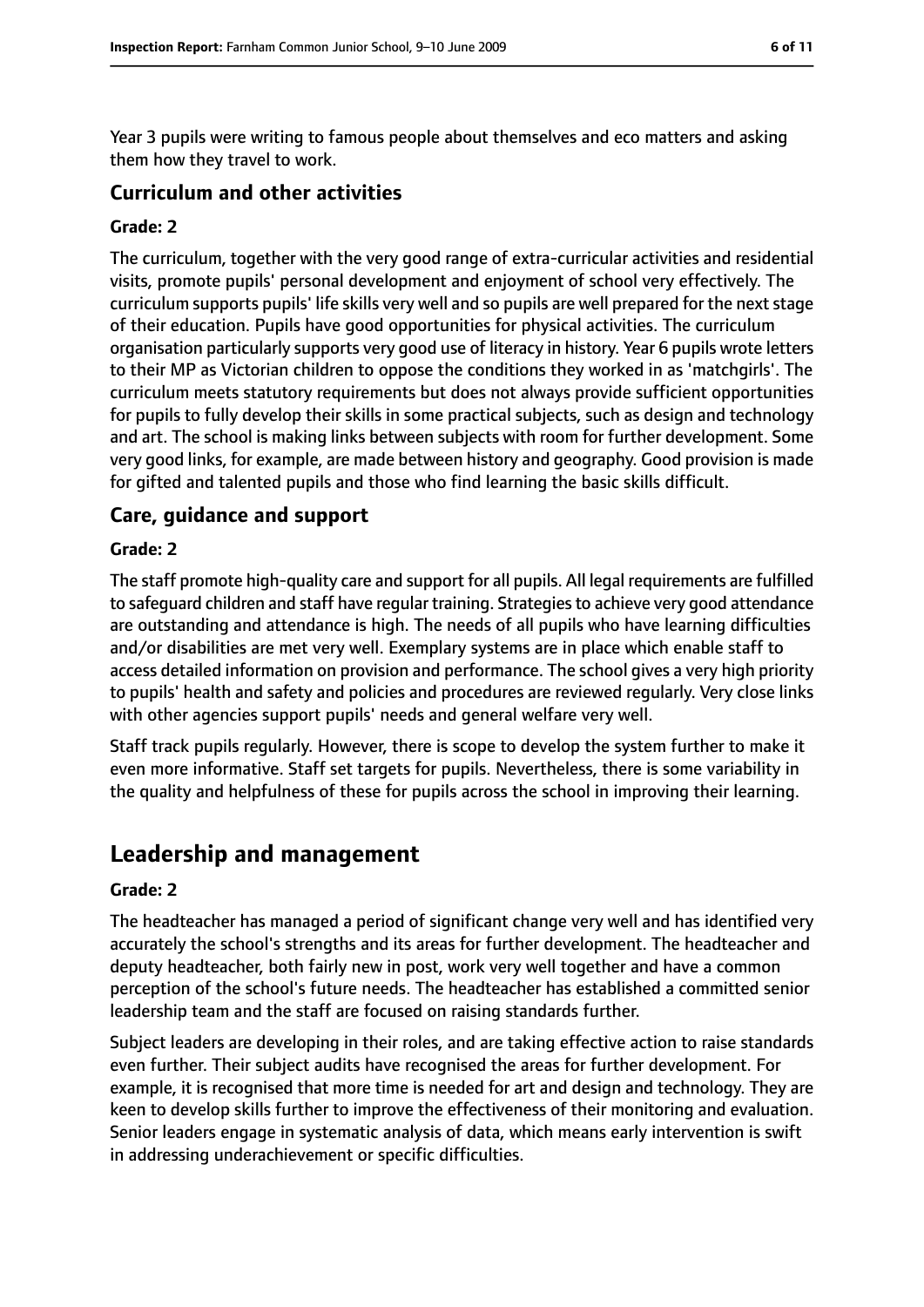The governing body is outstanding. It is very well led. Governors are highly committed to the school. They monitor the school's work regularly and question and challenge with excellent insight. Committee structures are organised thoroughly to streamline decision-making and to analyse and progress the school's work. Statutory requirements are fully met. The management of finance is very effective.

A very good analysis has taken place of community cohesion and a well-thought-out and comprehensive action plan has been put in place to promote this aspect further.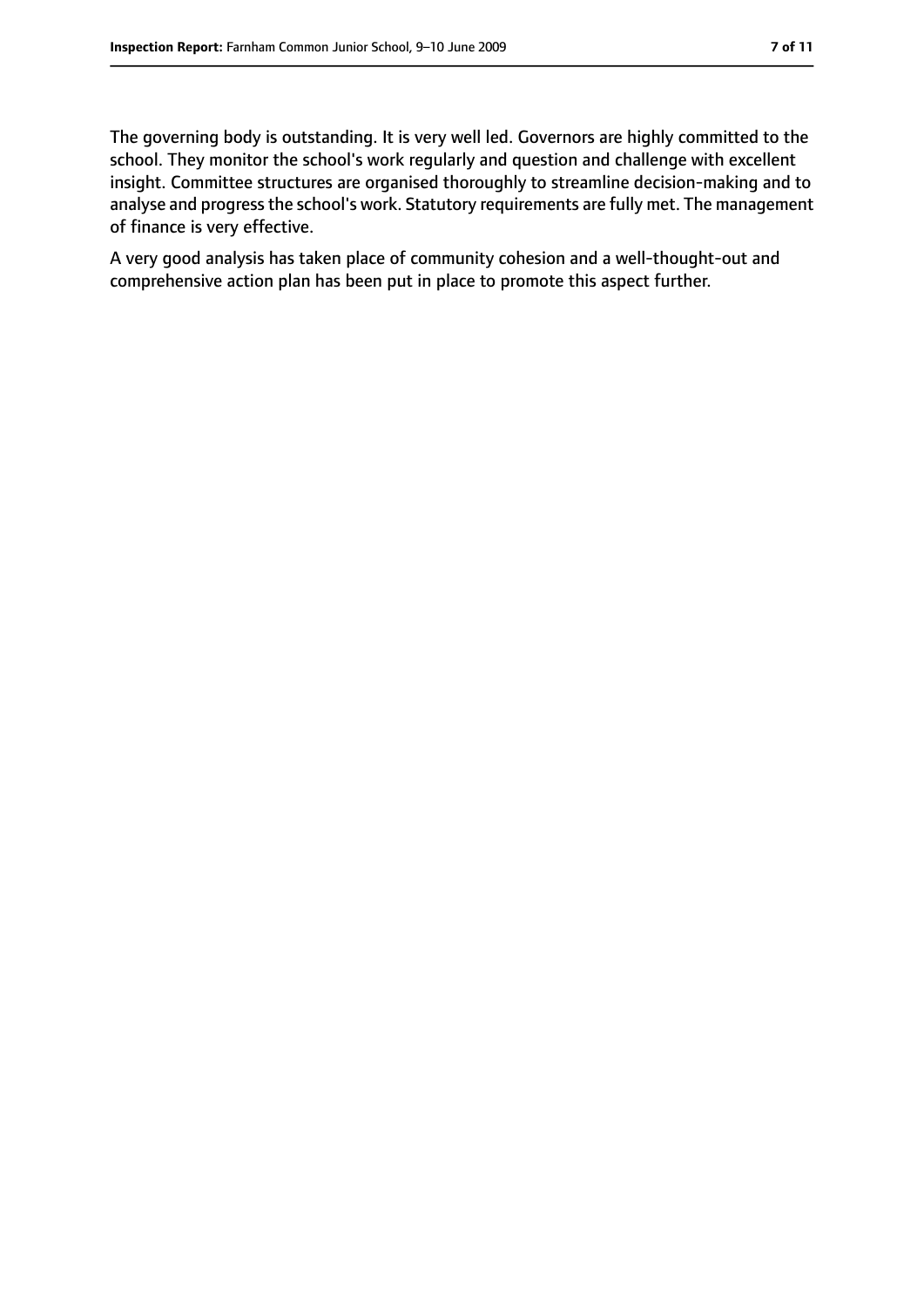**Any complaints about the inspection or the report should be made following the procedures set out in the guidance 'Complaints about school inspection', which is available from Ofsted's website: www.ofsted.gov.uk.**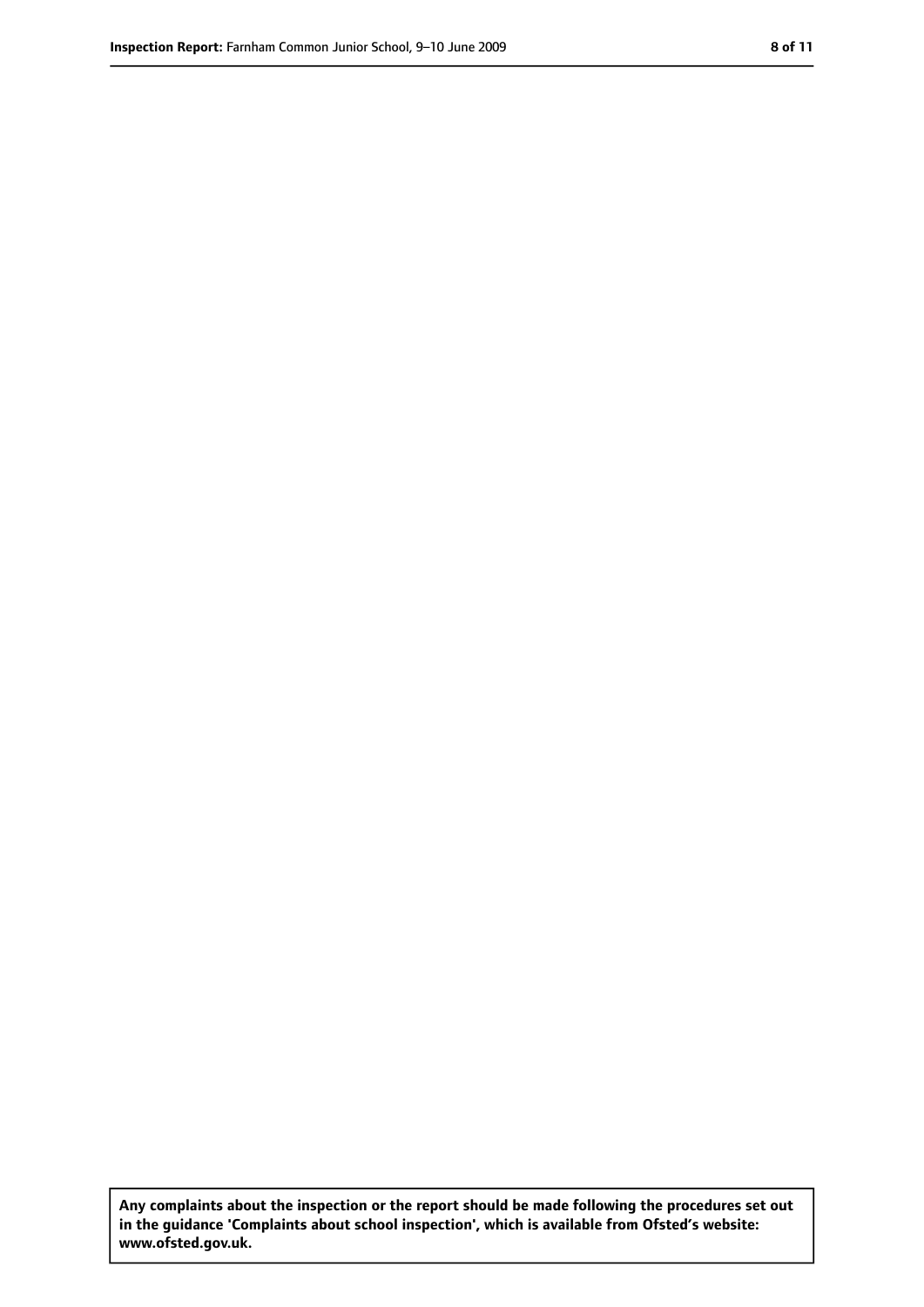# **Inspection judgements**

| Key to judgements: grade 1 is outstanding, grade 2 good, grade 3 satisfactory, and | School  |
|------------------------------------------------------------------------------------|---------|
| arade 4 inadequate                                                                 | Overall |

#### **Overall effectiveness**

| How effective, efficient and inclusive is the provision of<br>education, integrated care and any extended services in meeting the<br>needs of learners? |     |
|---------------------------------------------------------------------------------------------------------------------------------------------------------|-----|
| Effective steps have been taken to promote improvement since the last<br>inspection                                                                     | Yes |
| How well does the school work in partnership with others to promote learners'<br>well being?                                                            |     |
| The capacity to make any necessary improvements                                                                                                         |     |

## **Achievement and standards**

| How well do learners achieve?                                                                                 |  |
|---------------------------------------------------------------------------------------------------------------|--|
| $\vert$ The standards <sup>1</sup> reached by learners                                                        |  |
| How well learners make progress, taking account of any significant variations  <br>between groups of learners |  |
| How well learners with learning difficulties and/or disabilities make progress                                |  |

<sup>&</sup>lt;sup>1</sup>Grade 1 - Exceptionally and consistently high; Grade 2 - Generally above average with none significantly below average; Grade 3 - Broadly average to below average; Grade 4 - Exceptionally low.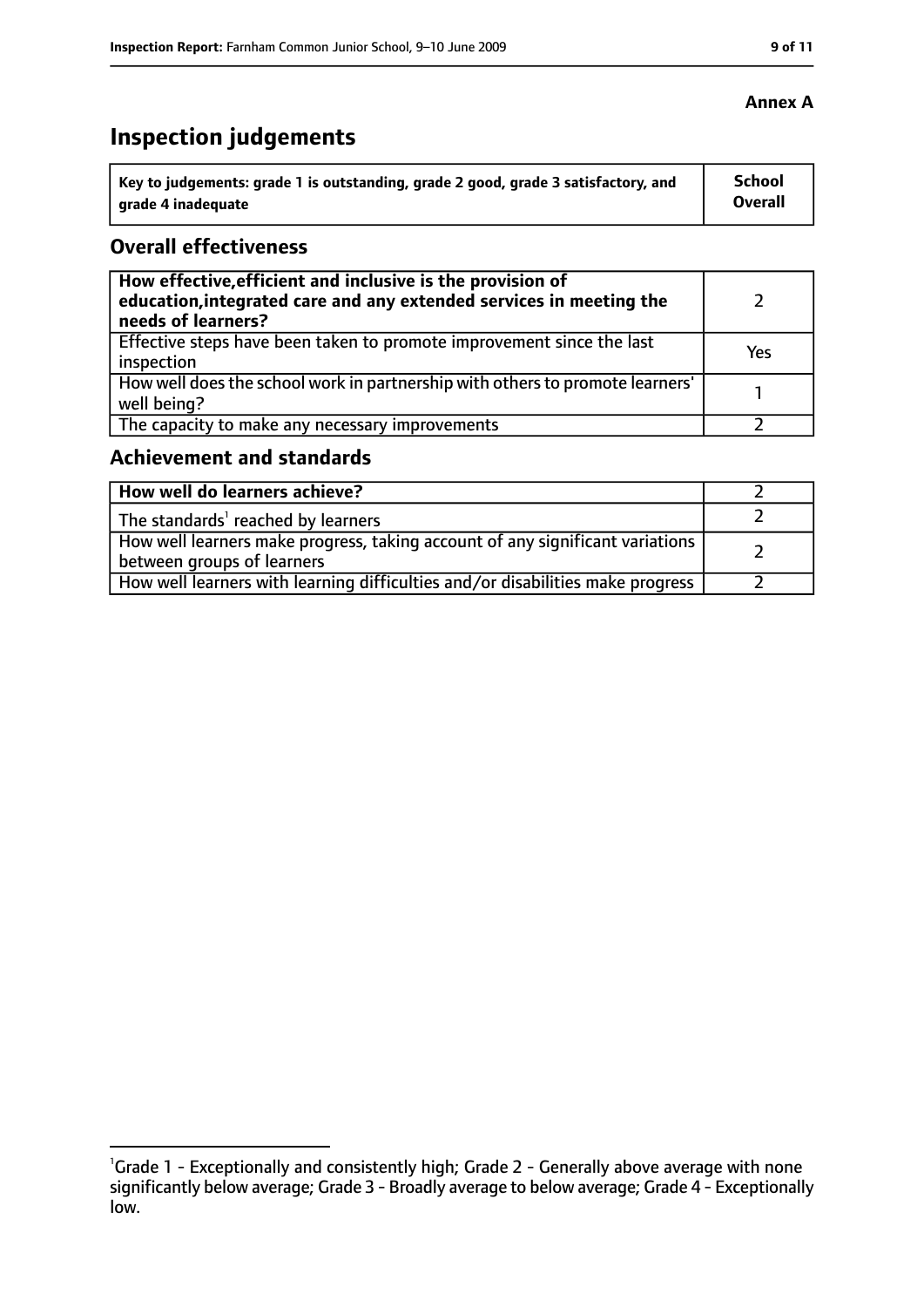# **Personal development and well-being**

| How good are the overall personal development and well-being of the<br>learners?                                 |  |
|------------------------------------------------------------------------------------------------------------------|--|
| The extent of learners' spiritual, moral, social and cultural development                                        |  |
| The extent to which learners adopt healthy lifestyles                                                            |  |
| The extent to which learners adopt safe practices                                                                |  |
| The extent to which learners enjoy their education                                                               |  |
| The attendance of learners                                                                                       |  |
| The behaviour of learners                                                                                        |  |
| The extent to which learners make a positive contribution to the community                                       |  |
| How well learners develop workplace and other skills that will contribute to<br>their future economic well-being |  |

# **The quality of provision**

| How effective are teaching and learning in meeting the full range of<br>learners' needs?              |  |
|-------------------------------------------------------------------------------------------------------|--|
| How well do the curriculum and other activities meet the range of needs and<br>interests of learners? |  |
| How well are learners cared for, quided and supported?                                                |  |

# **Leadership and management**

| How effective are leadership and management in raising achievement<br>and supporting all learners?                                              |     |
|-------------------------------------------------------------------------------------------------------------------------------------------------|-----|
| How effectively leaders and managers at all levels set clear direction leading<br>to improvement and promote high quality of care and education |     |
| How effectively leaders and managers use challenging targets to raise standards                                                                 |     |
| The effectiveness of the school's self-evaluation                                                                                               |     |
| How well equality of opportunity is promoted and discrimination eliminated                                                                      |     |
| How well does the school contribute to community cohesion?                                                                                      |     |
| How effectively and efficiently resources, including staff, are deployed to<br>achieve value for money                                          |     |
| The extent to which governors and other supervisory boards discharge their<br>responsibilities                                                  |     |
| Do procedures for safeguarding learners meet current government<br>requirements?                                                                | Yes |
| Does this school require special measures?                                                                                                      | No  |
| Does this school require a notice to improve?                                                                                                   | No  |